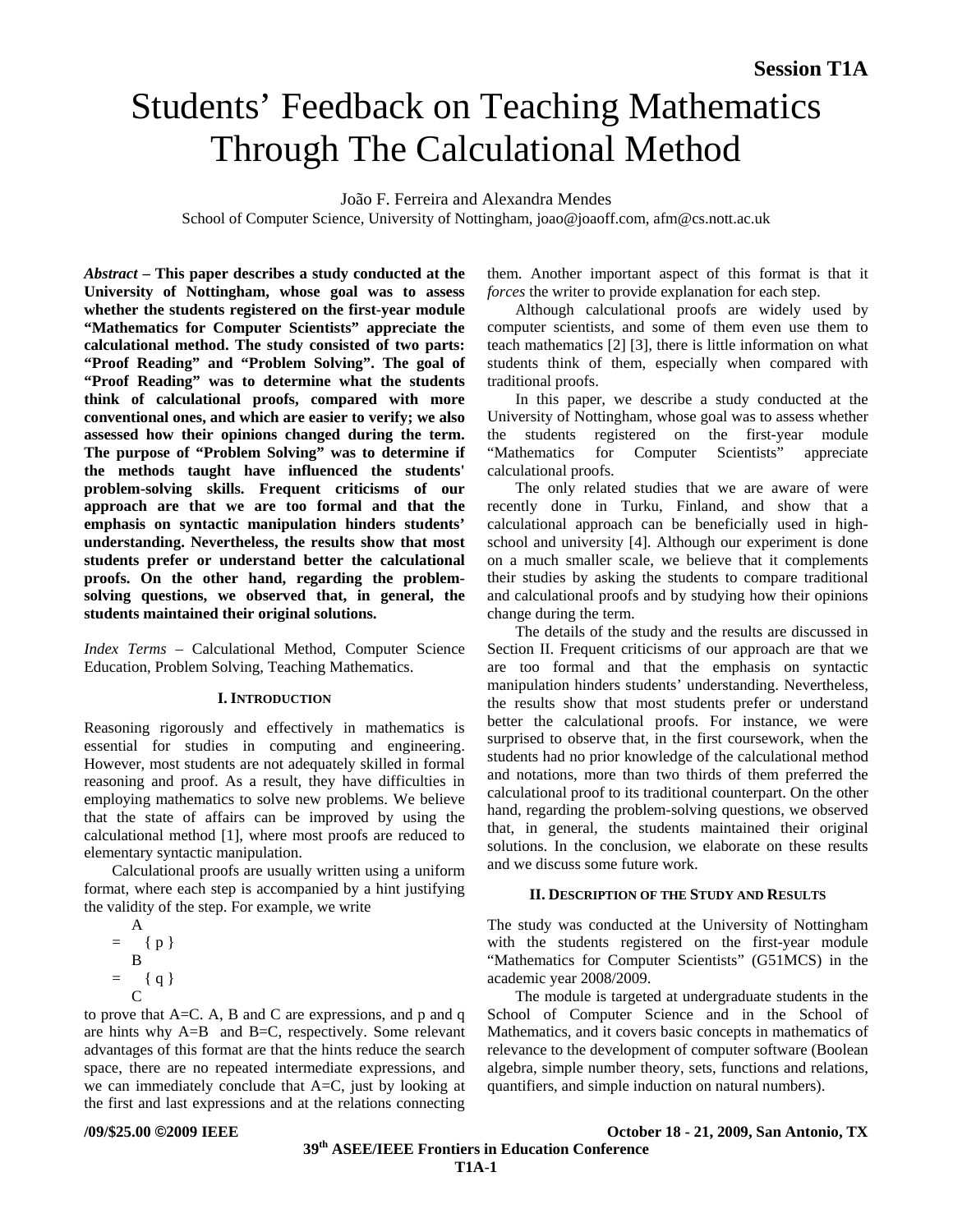There were a total of 135 students registered on the module. They had two lectures per week, associated coursework and weekly tutorials. Their feedback was collected through supplementary questions included in seven of the nine courseworks released. The participation was on a voluntary basis, but the students would have extra marks if they expressed their opinions.

The study consisted of two parts: "Proof Reading" and "Problem Solving". In "Proof Reading", we have shown calculational and traditional proofs for the same theorem and we have asked the students which one they preferred. We repeated the same questions later in the term to measure how their opinions changed. In "Problem Solving", we have asked them to solve the same problems at the beginning and later in the term, so that we could compare the solutions and determine if our methods have influenced them.

#### *A. Part 1 - Proof Reading*

*1) Research Questions:* The goal of the "Proof Reading" part was to determine what the students think of calculational proofs, compared with more traditional (and informal) ones. In particular, we have addressed the following research questions:

- How do students react when confronted for the first time with calculational proofs and with its proof format?
- Which type of proofs do the students prefer or understand better?
- How did students' opinions change during the term?
- Which type of proofs is easier to verify and in which one is it easier to detect mistakes?

*2) Study Description:* In total, we have shown the students three different propositions, each with two different proofs: a calculational and a more conventional one. The question was the same for the three propositions:

For the following theorem, we show you two different proofs. Read both of them carefully and say which one you prefer or understand better. Justify your answer. If there is any step that you don't understand, please mention that in your answer. You are encouraged to suggest comments and improvements to the proofs presented.

The theorem and proofs given in coursework 1 are shown in Figure 1. We have repeated the same question in coursework 6. Proof 0 was taken from a chapter on mathematical proofs of a secondary school book [5]. Proof 1 is essentially the same proof, but rewritten in the calculational format described in the introduction. Note that the calculational format forces the writer to provide explanations for all the steps; that is why Proof 1 has more hints.

In coursework 2, we have shown the proofs for the irrationality of  $\sqrt{2}$  depicted in Figure 2. Proof 0 was taken from [3] and we believe it is a much more goal-oriented and motivated proof than the conventional proof by contradiction. We did not repeat the same question; instead, for coursework 4, we changed it and we gave the false proposition that  $\sqrt{4}$  is not a rational number, together with the same proofs used in coursework 2, but with all the

relevant occurrences of 2 replaced by 4 (the calculational proof uses the wrong assumption that *exp*.4=1; the conventional one wrongly assumes that q is even). The goal of this "trick question" was to assess which type of proof is easier to verify.

**Theorem:** If  $\sqrt[n]{a} > 1$  then  $a > 1$ .  $\bullet$  Proof  $\theta$ If  $\sqrt[n]{a} > 1$ , then  $\sqrt[n]{a} = 1 + h$ , with  $h > 0$ . Therefore,  $a=(\sqrt[n]{a})^n=(1+h)^n=1+\binom{n}{1}h+\binom{n}{2}h^2+\ldots>1+nh\geq 1$ .  $\bullet$  Proof 1 If  $\sqrt[n]{a} > 1$ , then  $\sqrt[n]{a} = 1 + h$ , with  $h > 0$ . Therefore,  $\{a=(\sqrt[n]{a})^n\}$  $(\sqrt[n]{a})^n$ Assumption:  $\sqrt[n]{a} > 1$ , thus  $\sqrt[n]{a} = 1 + h$ ,  $\left\{ \right.$ with  $h > 0$  }  $(1+h)^n$ We use the binomial theorem:  $\{$  $(a+b)^n = {}^nC_0a^n + {}^nC_1a^{n-1}b + \ldots + {}^nC_nb^n$ with  $a := 1$  and  $b := h$  $1 + {}^nC_1h + {}^nC_2h^2 + \ldots + {}^nC_nh^n$ {  ${}^{n}C_{m} > 0$  and  $h > 0$ }  $\,>$  $\mathbf{1}$ FIGURE 1

THEOREM AND PROOFS GIVEN IN COURSEWORKS 1 AND 6

*3) Sample:* In total, 115 students answered the questions of courseworks 1 or 6: 28 students answered only coursework 1, 18 only coursework 6, and 69 both. So, there were 97 students answering the question in coursework 1 and 87 answering the question in coursework 6.

Regarding the other two courseworks, 123 students answered the question of coursework 2 and 100 answered the question of coursework 4.

4) Results:

 a) *How do students react when confronted for the first time with calculational proofs and with its proof format?*: We have categorized the answers to coursework 1 as depicted in Figure 3. Surprisingly, most students (67, 69%) preferred or understood better the calculational proof (e.g. "I prefer proof 1, because it clearly highlights what has been used, which is not as obvious in proof 0."). Twenty-six students (27%) preferred the conventional proof (e.g. "I prefer Proof 0, because it keeps explanation to a minimum and it is easier to understand the steps."). Four students (4%) did not understand the proof or did not express their preference (e.g. "I don't understand binomial expansion. I do not like or understand either proof.").

Frequent reasons for preferring the calculational proof included expressions as "more detailed", "steps more explained", "more understandable format", and "easier to understand". Regarding the conventional proof, the reasons included "easier to understand", "clearer" and "short".

**/09/\$25.00 ©2009 IEEE October 18 - 21, 2009, San Antonio, TX**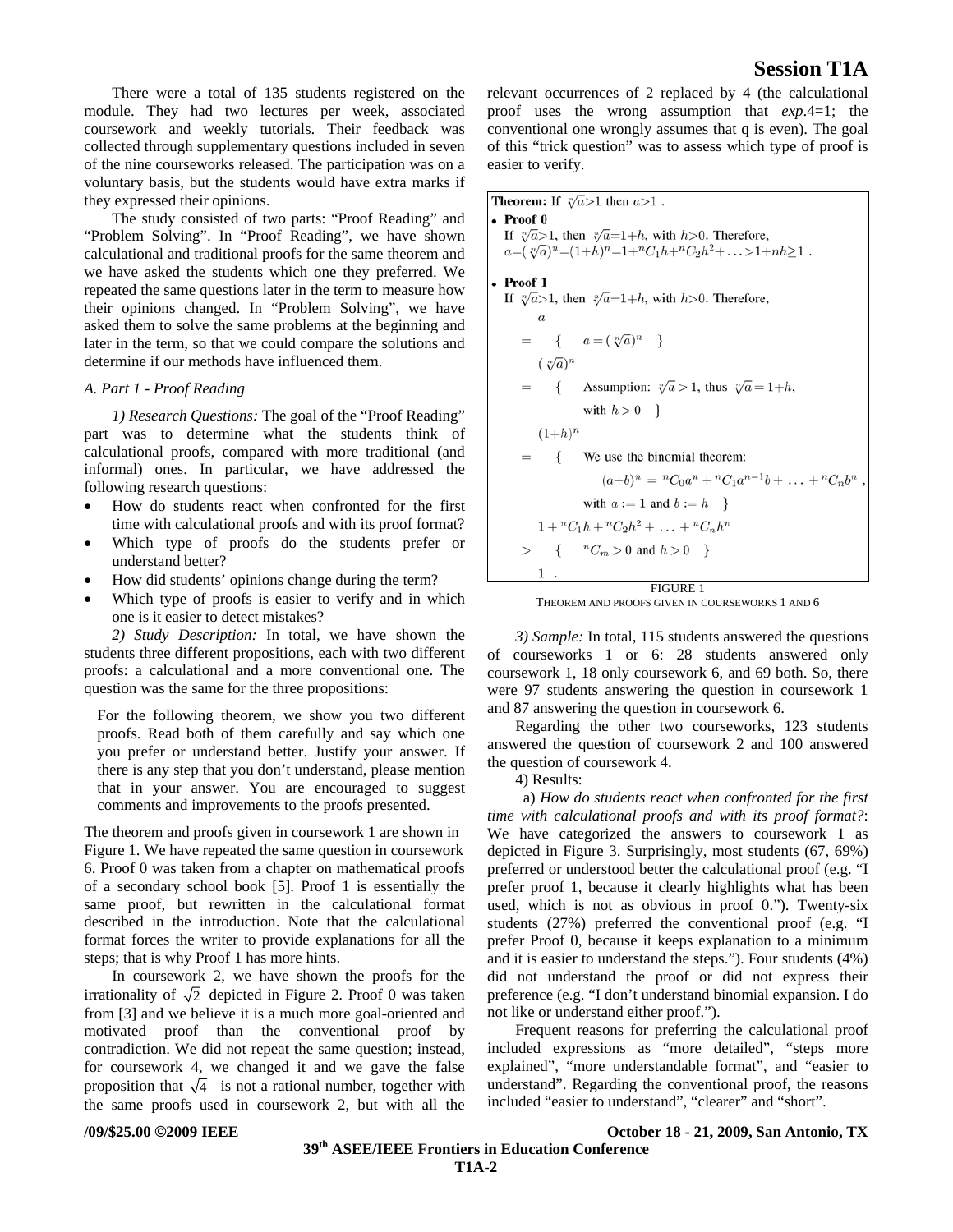**Theorem:**  $\sqrt{2}$  is not a rational number. Proof 0 Saying that  $\sqrt{2}$  is not a rational number is the same as saying that  $\sqrt{2}$  cannot be written as the ratio of two integers  $p$  and  $q$ . Therefore, we show that for all p and q, the expression  $\sqrt{2} = \frac{p}{q}$  is false.  $\sqrt{2} = \frac{p}{2}$  $\{$ Square both sides and use arithmetic to eliminate the square root operator }  $2 \times q^2 = p^2$  $\Rightarrow$ Applying the same function to equal values yields the same result }  $exp.(2\times q^2) = exp.p^2$ Now we choose the function exp.  $\left\{ \right.$ Let  $exp.k$  be the number of times that 2 divides  $k$ . (As an example,  $exp.4 = 2$ , because 2 divides 4 twice.) The function exp has two important properties:  $exp.2 = 1$  and  $exp.(k \times l) = exp.k + exp.l$ We apply these properties to simplify both sides. }  $exp.2 + exp.q^2 = exp.p^2$ Again, we use the properties of  $exp$  }  $\{$  $1 + 2 \times exp.q = 2 \times exp.p$ The left side is an odd number and the right side is an even number. Odd numbers and even numbers cannot be equal. } false. Hence,  $\sqrt{2}$  cannot be a rational number. Proof 1 Suppose  $\sqrt{2}$  is rational. That means it can be written as the ratio of two integers  $p$  and  $q$  $\sqrt{2}=\frac{p}{a}$  $(1)$ where we may assume that  $p$  and  $q$  have no common factors. (If there are any common factors we cancel them in the numerator and denominator.) Squaring in (1) on both sides gives  $(2)$ which implies  $p^2 = 2q^2$  $(3)$ Thus  $p^2$  is even. The only way this can be true is that p itself is even. But then  $p^2$ is actually divisible by 4. Hence  $q^2$  and therefore q must be even. So p and q are both even which is a contradiction to our assumption that they have no common factors. The square root of 2 cannot be rational!  $FIGURE 2$ 

THEOREM AND PROOFS GIVEN IN COURSEWORK 2

Clearly, the results show that the students had no problems with the calculational format. Although they have never used or seen it before, most of them preferred it to the conventional style. The main reason for their preference was the use of hints explaining the relation between the steps.

b) *Which type of proofs do the students prefer or understand better?*: According to the results obtained in coursework 1, we would expect the students to prefer the calculational proof shown in coursework 2. However, 77 students (63%) preferred the proof by contradiction (e.g. "(...) The reason I prefer Proof 1 is because although it is quite short it gets straight to the point. Proof 0 drags on and begins to talk about exponential functions, which to be honest, confuses me.  $(...)$ ").



Forty students (32%) preferred the calculational alternative (e.g. "I understand Proof 0 more than Proof 1. This is because proof 1 is too short and doesn't explain fully each step like proof 0 does. Even though Proof 0 brings in other functions, it explains why they are being used and the properties that the function has. (...) Overall even though Proof 0 is longer it is easier to understand and doesn't make any assumptions."). Six students (5%) did not express any preference (e.g. "I totally understood Proof 0, due to the use of extended English in order to explain the steps being taken. I also understand Proof 1."). Figure 4 depicts these results.



The difference between the results of coursework 1 and coursework 2 show that the preferences of the students depend on the proof being considered. The major problem with the calculational proof was the use of the *exp* function, which confused the students. We also believe that the implication step (second step) may have caused difficulties.

In section II.A.4.d, we discuss some results that may indicate that a significant number of the students who preferred the proof by contradiction may not have understood it properly.

c) *How did students' opinions change during the term?:* To answer this question, we have analysed the answers of the students who have answered both courseworks 1 and 6. We have classified the answers as depicted in Figure 5.



Out of the 69 students that answered both courseworks, 46 (67%) maintained the calculational proof as their favourite, and 5 (7%) changed their preference from the calculational to the conventional proof. Some of the answers of these students who changed opinion are confusing and

**/09/\$25.00 ©2009 IEEE October 18 - 21, 2009, San Antonio, TX**

 **39th ASEE/IEEE Frontiers in Education Conference T1A**-**3**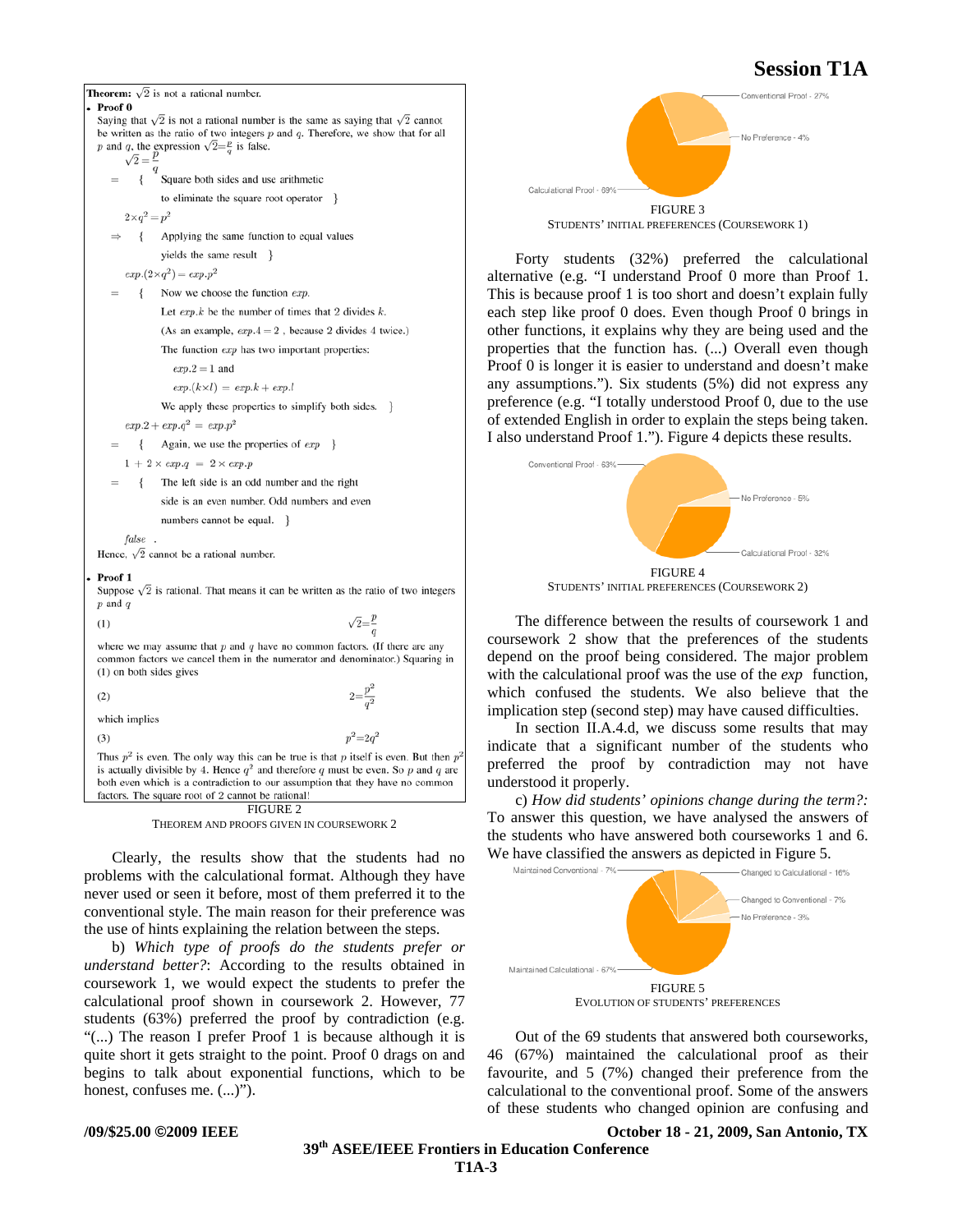contradictory; for example, one student wrote in coursework 1 that "In proof 0, I don't understand after *(1+h)*. I understand proof 1.", but in coursework 6 the same student wrote "I prefer proof 0 because it is clearer. Proof 1 is complicated, I don't understand from the second step. It is confusing.".

Five students (7%) kept the conventional proof as their favourite, and 11 (16%) changed their preference from the conventional to the calculational version. Most of these students who changed opinion justify the change with proof 1 having hints between the steps. For example, one student wrote in the first coursework "I prefer Proof 0 because it is brief and concise", and he used conciseness as a reason to choose proof 1 in coursework 6: "Proof 0 is more concise than Proof 1. Proof 1 contains many explanations unlike Proof 0 that contains none. I prefer Proof 1 better because in the event that an error occurred, the error could be easily seen and corrected. Also by making the calculations explicit another person can easily read and understand the solution of a problem.".

There were 2 students (3%) who did not express any preference at all.

We see that from the 51 students that initially preferred the calculational version, 5 (10%) changed opinion; this is a relative small number of students, when compared with the 11 (69%) out of the 16 students that changed their preference from the conventional to the calculational proof.

However, considering the results obtained in coursework 2, we know that their preferences depend on the examples. We address again this issue in the conclusion.

d) *Which type of proofs is easier to verify and in which one is it easier to detect mistakes?*: Recall that, to answer this question, we have included a false proposition in coursework 4, together with two incorrect proofs. Surprisingly, 74 (74%) students did not detect any mistake; moreover, 44 (59%) of these 74 preferred the conventional proof, and 30 (41%) the calculational one.

Figure 6 illustrates how the 26 (26%) students that detected the mistake are divided.



PROOFS WHERE THE STUDENTS DETECTED THE ERROR

The details are given below:

- 9 (34%) preferred the calculational proof; 8 of them detected the mistake only in the calculational version (e.g. "I prefer the set up of Proof 0, however I don't understand one step (that  $exp.4 = 1$ ). Although I do understand proof 1, I would not personally work it out that way."); one student detected the mistake in both.
- 8 (31%) preferred the traditional proof, but all of them detected the mistake only in the calculational proof (e.g.

"Proof 1 is by far the easier to understand, looking at Proof 0 I can't even see that the answer is correct as  $exp.4 + exp. q^2$  does/can not equal  $1 + 2 \times exp. q$ ?").

- all the others did not express any preference:
	- 2 (8%) detected the error in both proofs;
	- 2 (8%) detected the error in the calculational proof;
	- 2 (8%) detected the error in the traditional proof;
	- 3 (12%) realized that the proposition was false and did not comment on the proofs (e.g. "Theorem is incorrect. Because  $2^2 = 4$ , so  $\sqrt{4}$  must be a rational number.").

Note that there were no students detecting the error in the conventional proof and choosing it as their favourite. Moreover, only 2 (8%) students detected the error in the traditional proof, against 18 (69%) who detected it in the calculational one. These results strongly suggest that the calculational format is better to verify proofs and to detect mistakes. The reason is clear: since all the steps are justified and are easily identified, the reader can easily check each step individually.

We now show two excerpts of the answers of two different students showing that the informal style of the proof by contradiction obfuscates the error. The first student prefers the proof by contradiction (failing to see that it is wrong), because the calculational proof has an error:

"I think there is a mistake in it [Proof 0] when: 'Let *exp.*k be the number of times that 2 divides k. (e.g.  $exp.8 = 3$ )' it is then applied to the left hand side  $exp.4+exp. q^2$  to give  $1+2\times exp.q$  but 2 goes into 4, 2 times not one. It should be 'let *exp.*k be the number of times 4 divides k' then it would be correct. Given the above I prefer proof 1. It's short, takes logical steps that are well defined."

The second student also detects the error in the calculational proof, but he writes that the informal proof "clearly shows that  $\sqrt{4}$  is not a rational number":

" (...) However I believe that  $\sqrt{4}$  is a rational number because from the Proof 0 you can clearly see that: [student shows calculation with *exp.*4 replaced by the correct value, 2 Although it is very risky to challenge the proofs, I believe that Proof 1 is actually correct. Making my life harder, I have concluded that Proof 0 actually might show that  $\sqrt{4}$ is a rational number and Proof 1 clearly shows that  $\sqrt{4}$  is not a rational number."

These results also suggest that a significant number of the students who preferred the proof by contradiction in coursework 2 (see section II.A.4.b) may not have understood the proof properly.

#### *B. Part II – Problem Solving*

*1) Research Questions:* The goal of the "Problem Solving" part was to assess how the students' problemsolving skills changed during the term. We have addressed the following research questions:

## **/09/\$25.00 ©2009 IEEE October 18 - 21, 2009, San Antonio, TX**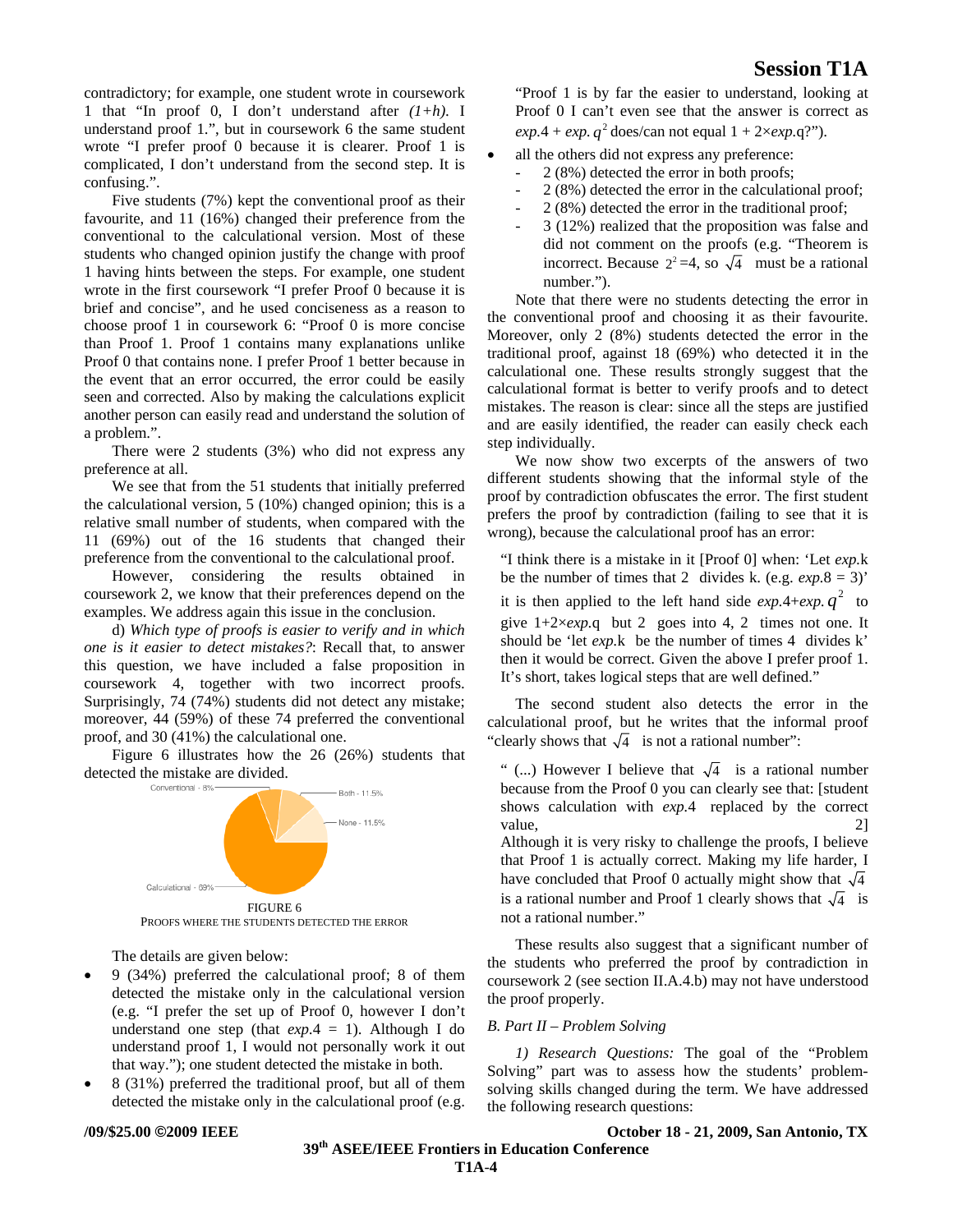- How was the students' ability to solve problems at the beginning of the term?
- Did the students' ability to solve problems change during the term?
- Did the students adopt what was taught in the module to solve the problems?

*2) Study Description:* We have asked the students to solve three different problems. All the problems were prefaced by the following text:

Please try to solve the following problem, showing all the steps that justify your answer. The problem can be solved in different ways and it is important for us that you make a serious attempt to solve it. Remember that we are just assessing your problem-solving skills.

The problem that we gave in coursework 1 was:

Is the sum of all the numbers n, where  $1982 \le n \le 2008$ , an even or an odd number?

We have repeated the same problem in coursework 7. We included this problem because it can be solved by a simple counting argument that follows from a calculational rule that we teach. The rule is that the predicate *even* distributes over Boolean equality, i.e.:

*even*.(m+n) ≡*even*.m ≡*even*.n .

(*even*.n evaluates to *true* if n is even and it evaluates to *false* if it is odd.) A consequence of this rule is that a sum of numbers is even if the number of odd summands is even.

In coursework 2, we asked the students to solve the following logic puzzle:

The island of knights and knaves is a fictional island that has two types of inhabitants: 'knights', who always tell the truth; 'knaves', who always lie. Three of the inhabitants— A, B, and C—were standing together in the garden. A stranger passed by and asked A, "Are you a knight or a knave?". A answered, but rather indistinctly, so the stranger couldn't make out what was said. The stranger then asked B, "What did A say?". B replied, "A said that he is a knave". At this point the third, C, said "Don't believe B; he's lying!". The question is, what are B and C?

We repeated the same problem in coursework 9. We use logic puzzles as examples for demonstrating the effectiveness of the calculational logic: we replace the traditional case analysis by straightforward calculations. We included this problem to assess whether the students consider the calculational alternative effective.

The third problem was posed in coursework 5:

Prove that the product of four consecutive non-zero numbers cannot be the square of an integer. Hint: the property that there are no two consecutive non-zero squares can be useful.

We did not repeat this problem. We included it to determine if, at the middle of the term, the students would use the calculational format to record their proofs.

*3) Sample:* In total, 117 students tried to solve the problems of courseworks 1 or 7: 37 tried only the problem in coursework 1, 8 only the one in coursework 7, and 72 tried both. So, there were 109 students trying to solve the problem in coursework 1 and 80 attempted to solve the one in coursework 7.

The problem of coursework 2 was attempted by 124 students and from these only 12 attempted the problem again in coursework 9.

Finally, there were 48 students that tried the third problem in coursework 5.

4) Results:

a) *How was the students' ability to solve problems at the beginning of the term?*: To answer this question, we have analysed the students' solutions to courseworks 1 and 2. In coursework 1, 88 (81%) students gave the right answer: 31 used a counting argument, 23 used the formula for the arithmetic series, 18 added all the numbers, and 19 gave an unsatisfactory argument (e.g. " $1982 + ... + 2008$  is an odd number"). Also, 18 students (16%) solved it incorrectly (e.g. "The sum of numbers will be even because there are more even numbers in the given range; the probability of even numbers will be higher.") and 2 (3%) were not able to answer (e.g. "I don't know.").

In coursework 2, 87 (69%) students solved the problem correctly, 37 (29%) solved it incorrectly, and 2 (2%) did not know how to solve it.

Of the 37 students who solved the problem incorrectly, most of them (14, 38%) were not able to determine the value of the variables (e.g. "If B is a knave then C is a knight. If C is a knave then B is a knight."); 13 (35%) gave the right answer, but a wrong justification (e.g. "B is a knave, C is a knight. This is because like the problem states, knights always tell the truth. C has not been asked any question, but instead C just came out with "Don't believe B, he's lying". So therefore C has to be a knight for pointing out the truth!");  $6(16\%)$  gave a wrong answer; and  $4(11\%)$  just gave the final answer, with no explanation.

The results clearly show that, in general, the students were able to solve the problems.

b) *Did the students' ability to solve problems change during the term?*: To answer this question, we have checked how the answers changed from coursework 1 to coursework 7 and from coursework 2 to coursework 9.

Although most of the students maintained their initial solutions, a significant number of them improved. Out of the 72 students who answered both courseworks 1 and 7, 45 (63%) maintained their initial solution, 21 (29%) improved their solution, while 6 (8%) had a worse solution in the end (Figure 7).

Of the 12 students who answered both courseworks 2 and 9, 7 (58%) maintained their initial solution, 3 (25%) improved, and 2 (17%) worsened (Figure 8).

The results suggest that the students' ability to solve problems improved. In the following paragraph, we give more details on the improvement.

**/09/\$25.00 ©2009 IEEE October 18 - 21, 2009, San Antonio, TX**